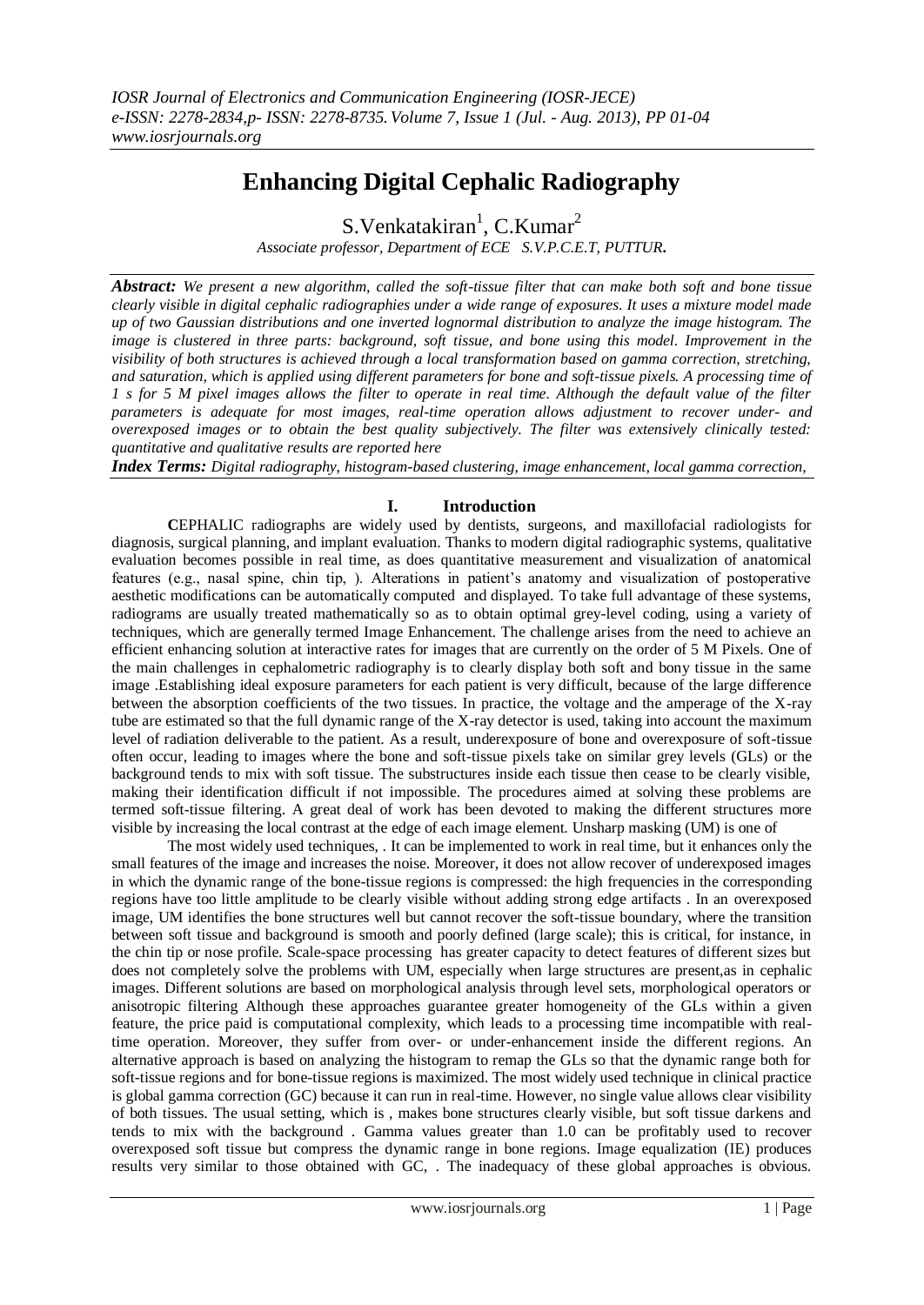Therefore, more refined methods that work at a local level have been proposed. Solutions based on local statistics, such as local histogram equalization or homogeneity analysis reframe the task as a globally constrained nonlinear optimization problem, where the remapping of GLs is constrained at different thresholds while maintaining the same ordering. These solutions have the drawback of being computationally intensive and may suffer from over-enhancement. We propose here a novel approach to soft-tissue filtering, which is based on identifying soft and bone tissue in the histogram using an appropriate mixture model composed of two Gaussian distributions and one inverted lognormal distribution. A different local transformation, based on GC, linear stretching, and saturation, is then applied to the pixels belonging to the two tissues. The resulting algorithm was widely tested and was consistently able to produce clear visibility of both tissues. Moreover, its processing time of about one second makes this solution fully compatible with the interactive visualization rate required by clinical use.

*Soft-tissue filtering* is obtained by five sequential steps. First, a reliable histogram of the image is built by taking out pixels that belong to borders or to the logotype, as well as saturated pixels. The three components of the histogram (background, soft tissue, and bony tissue) are identified through a mixture model and the optimal threshold between soft and bony tissue is identified. This threshold makes it possible to build a map that contains the GC value for each pixel. Finally, this map is smoothed and applied to the original image.



Fig. 1. (a) Typical cephalic radiography, 1871 \_ 2605 pixels. (b) Same image treated with UM: the high frequencies are enhanced, but noise is increased,whereas bone is still not clearly visible. (c) Same image after GC, using = 0:25. Although the number of GLs used by the bone pixels (brighter levels) hasincreased, the range of the dark ones is compressed. (d) Same image after IE. Both GC and IE enhance the bony pixels, but the soft tissue darkens and tends to mix with the background.

#### **II. Histogram Description**

The histogram of a cephalic radiographic image has a consistent shape (Fig. 2) with six well-defined peaks. Peak 1 is associated with the pixels that are saturated in the charge-couple device (CCD) sensor, corresponding to GL equal to zero; peaks 2 and 3 represent the image background. The double peak results from automatic exposure control (AEC), which was introduced in the latest generation of radiographic equipment to limit soft-tissue overexposure in the frontal part of the face. Peak 4 is associated with bone structures. It is asymmetrical and shows a steeper slope for the highest GLs. Peak 5 corresponds to pixels at the edge of the CCD sensor, which receive almost no X-rays. Peak 6 is associated with the digital logotype printed on the radiography [corresponding to the maximum GL, equal to , where is the number of GLs in the image]. Softtissue GLs are spread between peak 2 and peak 4 [Fig. 2(b)]. Under- and overexposed images generate two different histogram populations: as a matter of fact,the bone peak is very high and narrow in underexposed radiographies, whereas it is lower and broader in overexposed ones [Fig. 2(b)].

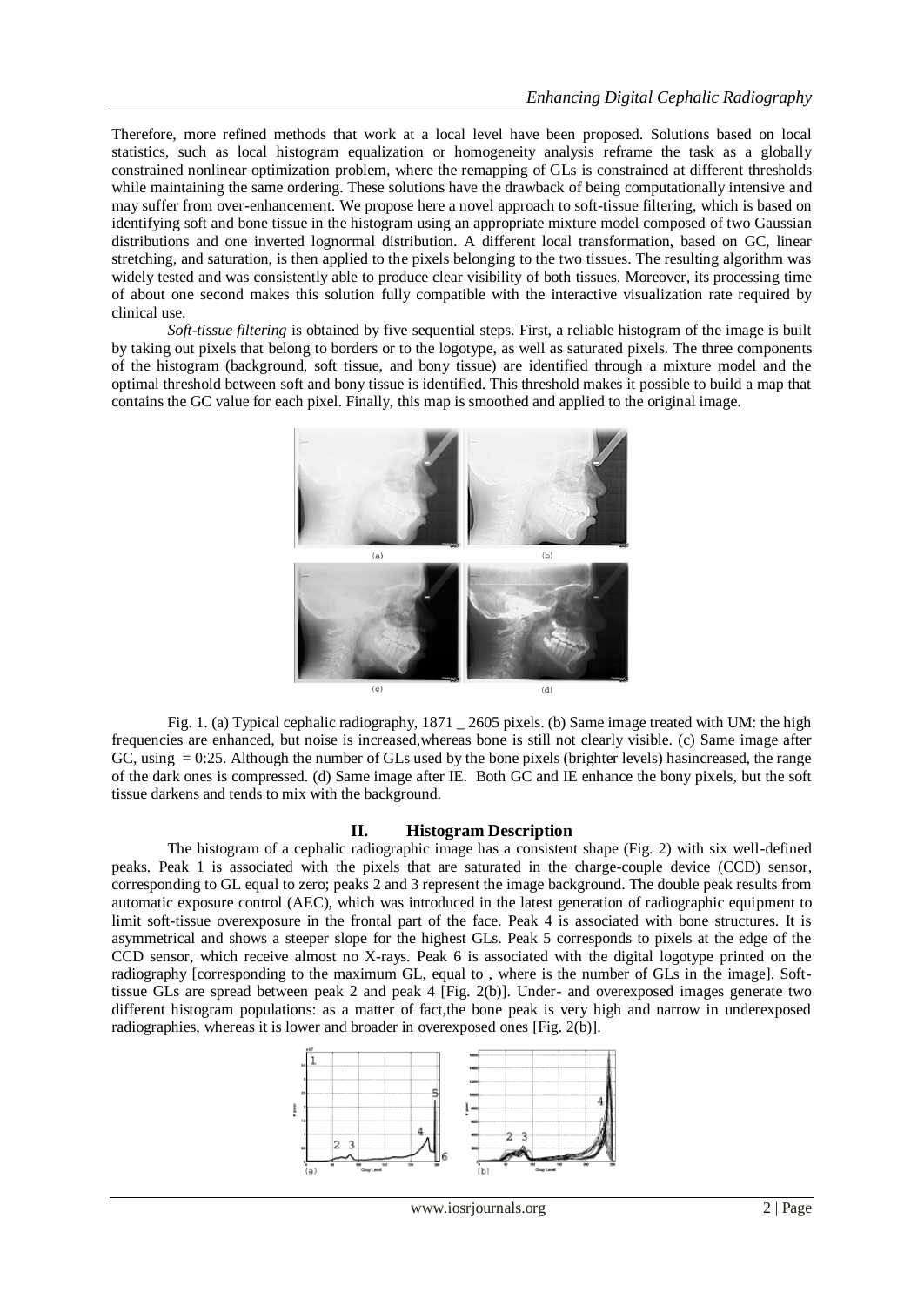Fig. 2. (a) Typical histogram of a lateral, cephalic radiography shows six marked peaks (see text for a description of the peaks). (b) Histograms of 18cephalic lateral radiographies after elimination of saturated, edge, and logotype pixels. These were filtered using a moving average filter of size seven

#### **III. Contour, Saturated Pixels and Logotype Elimination**

To obtain a reliable computation for the image histogram, first of all, the pixels on the edge of the image are discarded. A boundary frame as large as 5% of the total number of rows and columns is taken out from the image. This is a safe margin to ensure that all the pixels, that were not fully exposed to radiation are discarded. At this point, a working histogram of the image, which we denote as  $H1F(x)$ 

#### **Gamma MapandLocalGammaCorrection**



(a) Cephalic radiography. (b) Gamma binary field extracted from the same image. (c) Gamma field undersampled and filtered, (d) The finalgamma map used for image correction, (e) The image filtered with binarygamma map, artifacts are evident. (f) Theresult obtained by applying  $\Box$  (:), using = 0:25, = 2:2, and TP =  $N = 1/24$ .

At this stage, we could apply pixel-to-pixel GC

$$
I'(i,j) = (N_{\rm GL} - 1) \left[ \frac{I(i,j)}{N_{\rm GL} - 1} \right]^{\frac{1}{\gamma(i,j)}}
$$
  

$$
I(i,j) = (N_{\rm GL} - 1) \left[ \frac{I(i,j)}{N_{\rm GL} - 1} \right]
$$

as where  $I(i, j)$  is the GL of the pixel  $(i, j)$  in the original image and  $I'(i, j)$  is its value in the image transformed by the gamma  $\gamma(i, j)$  value. Specifically, each pixel  $\binom{n}{y}$  in which  $I(x,y) \geq I^n$ Bone will be modified by using  $I(x,y) = I^n$ Soft-tissue, whereas  $\gamma(i, j)$  =  $\gamma$ Bone will be used for pixels  $(i, j)$  in which  $(i, j)$  =  $i$   $\gamma$   $\gamma$ . Therefore, gamma values have to be smoothed in the spatial domain to avoid strong artifacts. Therefore, we first create a binary gamma map  $T_b(.)$ , which contains either the value gamma soft tissue or gamma bone.  $T_b(.)$  has to be spatially filtered to obtain the final gamma map  $T_f(.)$ , which will be applied to the image. First  $T_b(.)$  is down-sampled into  $\Gamma_d(.)$ . Lastly,  $\Gamma_f(.)$  is obtained by up sampling  $\Gamma_d(.)$  through a bilinear interpolation scheme. To take advantage of the full dynamics of the GLs, linear stretching with saturation is applied to histogram  $H_{1F}$ , before local GC. Combining linear stretching with saturation and with local GC yields this final correction formula for each pixel .